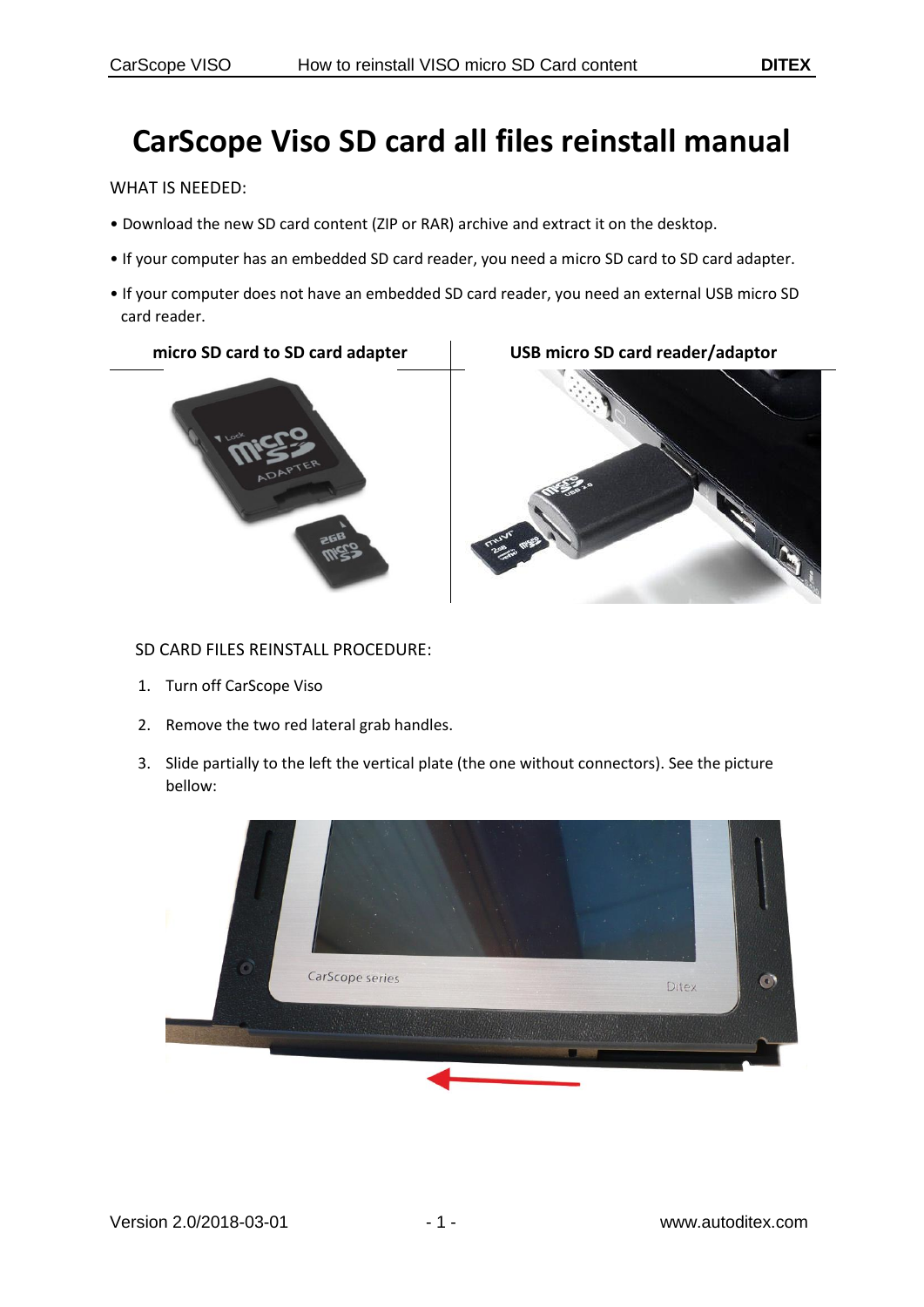4. Now there is an access to the embedded micro SD card which you will have to unplug.



- 5. Plug the micro SD card into a SD card reader and then to a laptop/computer.
- 6. Explore the SD card contents. Inside there may or may not be a folder named CSVISO. Note: If the micro SD card is formatted (erased) or it is new, there will be no such folder!
- 7. Copy the CSVISO folder from the archive that you have extracted earlier on the desktop
- 8. Paste the copied folder inside the micro SD card. Note: If you already have the CSVISO folder in the micro SD card, you will be prompted to replace the existing folder and files! You must agree to that prompt!
- 9. Wait for the copying process to complete and after that, unplug the micro SD card from the card reader.
- 10. Plug the micro SD card back to CarScope Viso and close the device case.
- 11. Turn on CarScope Viso.

## WHAT IS NEEDED TO PERFORM A FIRMWARE UPDATE:

- 1. Click "Settings" from the home screen and then choose "Firmware Update".
- 2. A message "Checking for firmware updates" and a progress bar are showed.
- 3. After a successful search for firmware update files, the following message appears: "Select firmware update file".
- 4. Choose the desired firmware update file for example VT0119B.SUF (press on its name) and a warning message appears. At this moment CarScope VISO waits for firmware update confirmation. Click "Yes" and the firmware update starts.
- 5. Next a series of messages about the stages and the progress of the firmware update procedure, will be shown.
- 6. After a successful firmware update, the following message appears: "Firmware has been successfully updated to version: CarScope Viso v1.19".

When the update finishes successfully, it's needed to click the OK button.